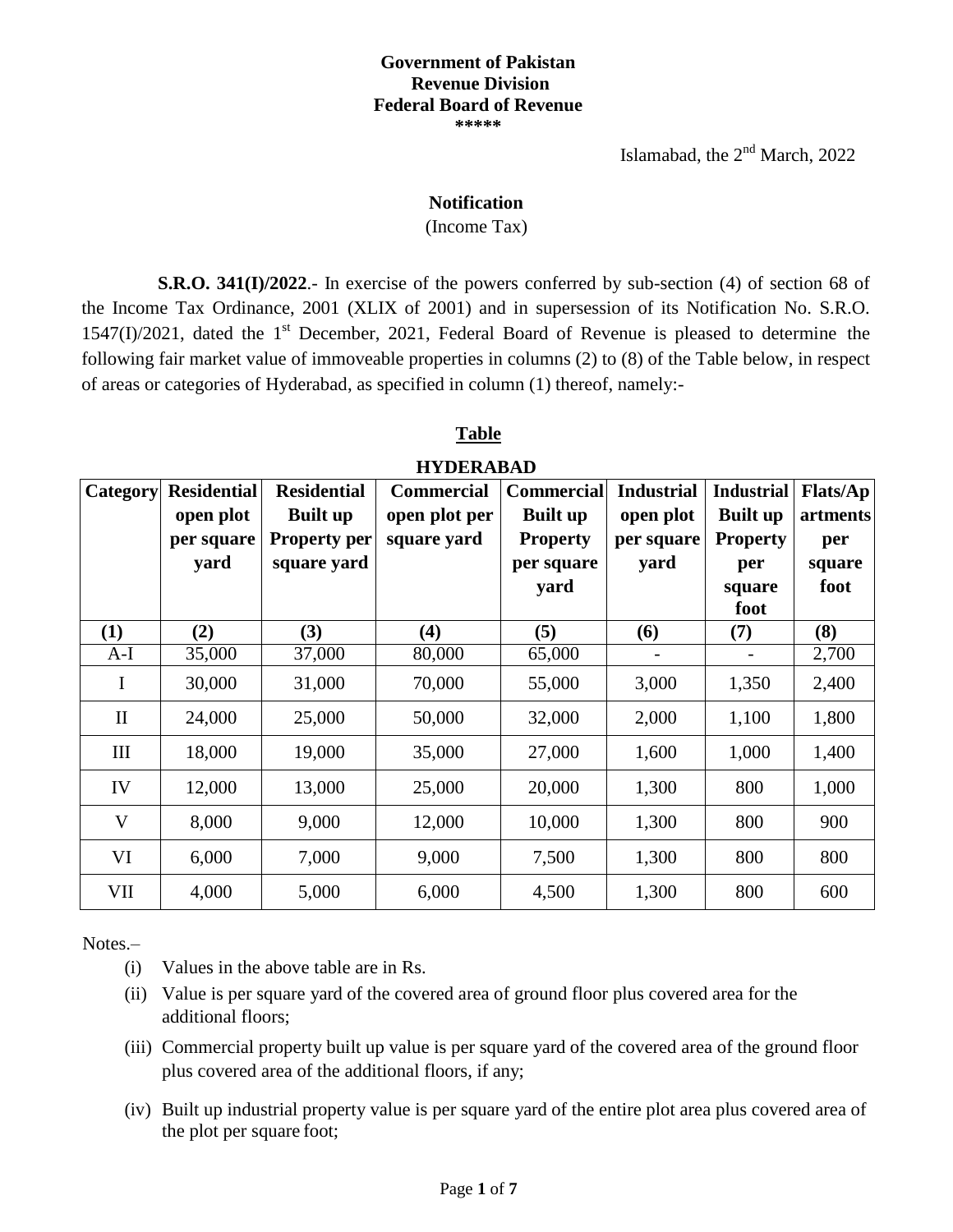- (v) The value in respect of a residential building consisting of more than one storey shall be increased by 25% for each additional storey i.e. value of each storey other than ground floor shall be calculated @ 25% of the value of the ground floor;
- (vi) A property which does not appear to fall in any of the categories shown in the belowAppendix shall be deemed to fall in the adjacent lowest category of the Appendix;
- (vii) Where the land has been granted for more than one purpose viz. residential, commercial and industrial, the valuation in such a case shall be the mean/average of the prescribed values;
- (viii)A flat means the covered residential tenement having separate property unit number/subproperty unit number;

**APPENDIX**

- (ix) In residential, multi storey building, additional storey shall be charged if it consists of bed room and bath room; and
- (x) Area-wise categories are prescribed in the following Appendix:-

|                | Category-A-1                                                                   |
|----------------|--------------------------------------------------------------------------------|
| Sr. No.        | <b>Areas</b>                                                                   |
| 1              | Civil Lines including Chandni area, Gul Centre & District Council office area  |
| $\overline{2}$ | Defence Officers Housing Society I & II                                        |
| 3              | <b>Saddar Cantonment</b>                                                       |
| $\overline{4}$ | <b>Soldier Bazar</b>                                                           |
| 5              | Main Auto Bhan Road (Giddu Chowk to Khana-e-Farhang)                           |
|                | <b>Category-I</b>                                                              |
| Sr. No.        | <b>Areas</b>                                                                   |
| 1              | Hirabad Ward"A"                                                                |
| $\overline{2}$ | Amil Colony Ward "A"                                                           |
| 3              | Roopmahal Corner (from Government College Road upto Triangular Park) Ward      |
| $\overline{4}$ | Prince Ali Road Ward "A"                                                       |
| 5              | Market Ward "A"                                                                |
| 6              | Shahi Bazar Sarafa Bazar Ward "A", "B", "C", & "D"                             |
| 7              | Resham Gali including Pakaha Pirchari Ward "D"                                 |
| 8              | Tilak Chari and Training College Area upto Civil Hospital Ward "A"             |
| 9              | Chotki Ghitti Ward "B" & "D"                                                   |
| 10             | Sireghat (Market Area) Ward "A"&"C"                                            |
| 11             | Site main Roads only Ward "G"                                                  |
| 12             | Dr. Line Main Saddar (Cantt)                                                   |
| 13             | Auto Bhan Road (behind main road), Unit No.03, 06,07 & 08 Site Area Auto       |
| 14             | <b>Memon Cooperative Housing Society</b>                                       |
| 15             | Sindhi Muslim Cooperative Housing Society                                      |
|                | Category-II                                                                    |
| Sr. No.        | <b>Areas</b>                                                                   |
| 1              | Faqir Ka Pir Ward "E"                                                          |
| $\overline{2}$ | Gari Khatta Ward "F"                                                           |
| 3              | Station Road from the foot of Tilak Incline to Station Ward "B", "C","D, & "F" |
| $\overline{4}$ | Rahat Cinema Road Ward "F"                                                     |
| 5              | Lajpat Road Ward "F"                                                           |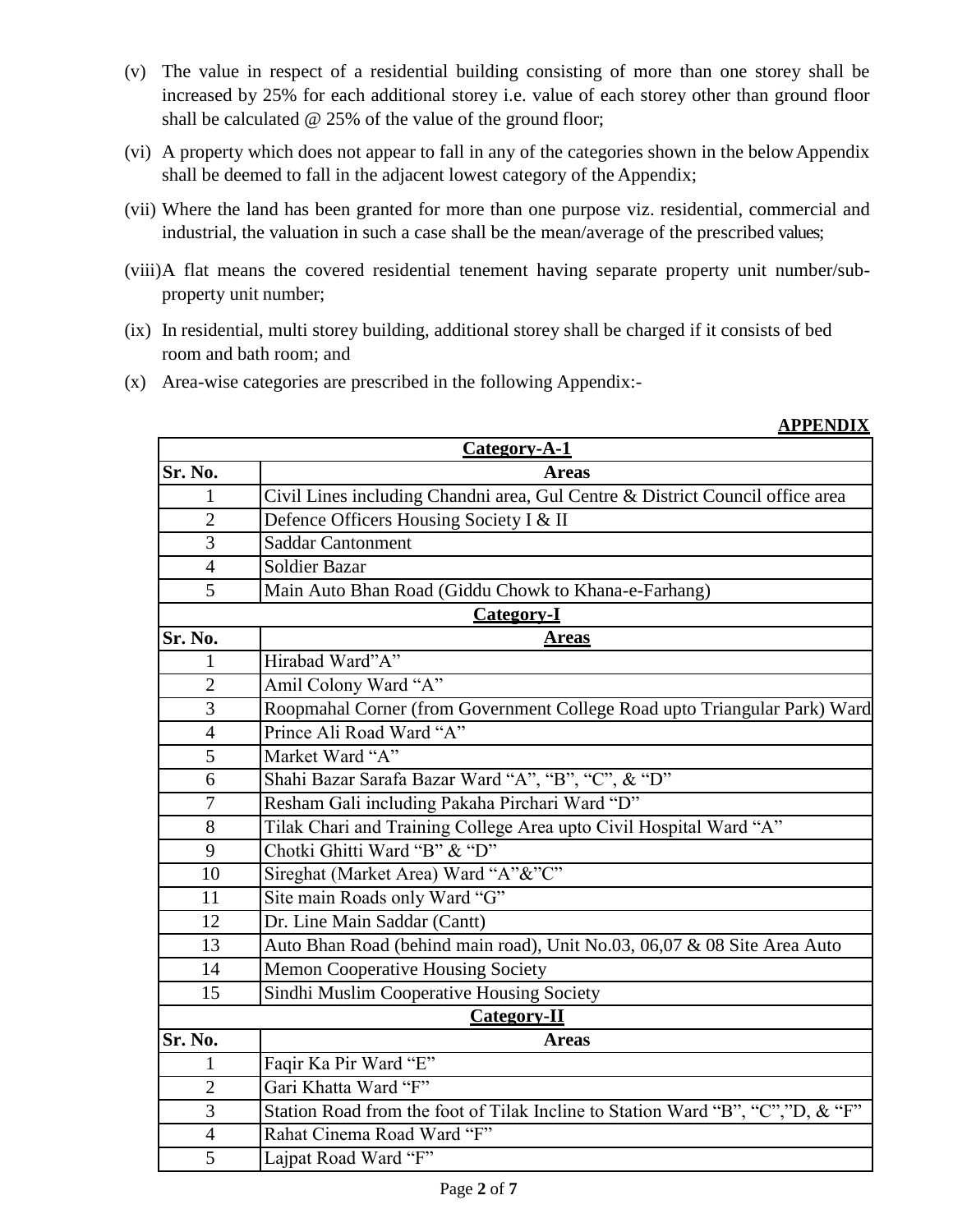| 6              | Baldia Colony Ward "A"                                            |  |
|----------------|-------------------------------------------------------------------|--|
| $\overline{7}$ | Journalist Colony Ward "A"                                        |  |
| 8              | Khokar Mohalla Ward "F"                                           |  |
| 9              | Mubarak Colony Ward "A"                                           |  |
| 10             | Doctor Colony Ward "A"                                            |  |
| 11             | Silawat Para Ward "A"                                             |  |
| 12             | Tando Wali Muhammad Ward "A"                                      |  |
| 13             | Shahab cinema Road and Timber Market area Ward "C" & "G"          |  |
| 14             | Juman Shah Jo Pir Ward "D"                                        |  |
| 15             | Khai Road area Ward "C"                                           |  |
| 16             | Sochi Para Ward "C"                                               |  |
| 17             | Shama Ward "G"                                                    |  |
| 18             | Housing Schemes approaching main Mirpur Khan Road surrounding Deh |  |
| 19             | Railway Society behind main Auto Bhan Road, Unit No.01, 025, & 09 |  |
| 20             | Citizen Colony & HDA Phse-I Block-A & B                           |  |
|                | <b>Category-III</b>                                               |  |
| Sr. No.        | <b>Areas</b>                                                      |  |
| 1              | Nain Jo Pir Ward "C"                                              |  |
| $\mathbf{2}$   | Memon Hospital area and City College area Ward "C" & "G"          |  |
| 3              | Around Civil Hospital Ward "A"                                    |  |
| $\overline{4}$ | Dubba Police Line Ward "F"                                        |  |
| 5              | Qazi Abdul Qayoom Road Ward "F"                                   |  |
| 6              | Advani Lane Ward "B"                                              |  |
| $\tau$         | Bulbulani Lane Ward "D"                                           |  |
| 8              | Sarwar Kubi Lane Ward "E"                                         |  |
| 9              | Khumbati Lane Ward "E"                                            |  |
| 10             | Afandi Town Ward "G"                                              |  |
| 11             | Khata Chowk Ward "C"                                              |  |
| 12             | Fort Area                                                         |  |
| 13             | Kohsar Phase-I                                                    |  |
| 14             | <b>Judicial Society</b>                                           |  |
| 15             | Mir Fazal Town                                                    |  |
| 16             | Sabzi Mandi                                                       |  |
| 17             | Hali Road                                                         |  |
| 18             | Unit No.04, 05 & 10 (Latifabad)                                   |  |
| 19             | HDA Phase-I, Block-C, Qasimabad                                   |  |
| 20             | Gulshan-e-Habib                                                   |  |
| 21             | Qasim Nagar                                                       |  |
| 22             | Data Nagar                                                        |  |
| 23             | Kohsar Housing Scheme                                             |  |
| 24             | Mid Land Bungalows                                                |  |
| 25             | Gulshan-e-Sehar                                                   |  |
| 26             | <b>ISRA Village</b>                                               |  |
| 27             | Palm Residency Bypass Road                                        |  |
| 28             | Diplai Memon Cooperative Housing Society                          |  |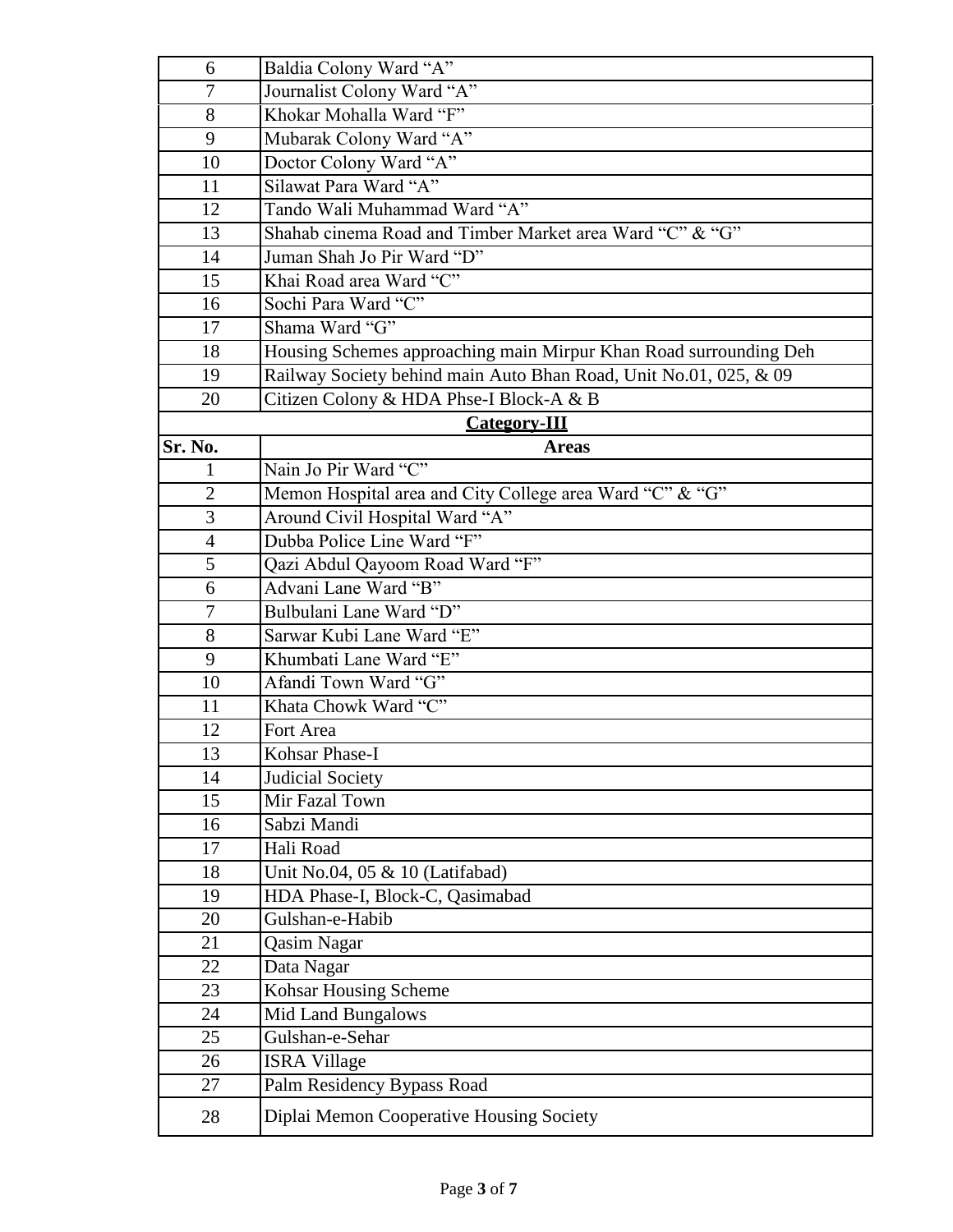| <b>Category-IV</b> |                                                                              |  |
|--------------------|------------------------------------------------------------------------------|--|
| Sr. No.            | <b>Areas</b>                                                                 |  |
| 1                  | Khumbhati Lane Ward "F"                                                      |  |
| $\overline{2}$     | Kohsar Phase-II, Gulshan-e-Qaid, General Public, Divisional Officer Society, |  |
| 3                  | Khalid Housing Scheme                                                        |  |
| $\overline{4}$     | <b>Gospel Homes</b>                                                          |  |
| 5                  | Abdullah Heavan, Sports Villas, City                                         |  |
| 6                  | Prince Town Phase-I & II                                                     |  |
| $\tau$             | London Town                                                                  |  |
| 8                  | Gul-e-Latif Phase-I & II                                                     |  |
| 9                  | Muhammadi Town                                                               |  |
| 10                 | Gul-e-Sindh                                                                  |  |
| 11                 | Hadi Nagar                                                                   |  |
| 12                 | <b>Indus Gas Colony</b>                                                      |  |
| 13                 | <b>Memon Nagar</b>                                                           |  |
| 14                 | <b>Abdullah Homes</b>                                                        |  |
| 15                 | <b>Abdullah Valleys</b>                                                      |  |
| 16                 | <b>SITE</b>                                                                  |  |
| 17                 | Revenue Colony Phase-I                                                       |  |
| 18                 | Al-Mustafa Town Phase-I & II                                                 |  |
|                    | <b>Category-V</b>                                                            |  |
| Sr. No.            | <b>Areas</b>                                                                 |  |
|                    | Massan Road Ward "A"                                                         |  |
| $\overline{2}$     | Pinjra Pol Ward "G", Noorani Basti, Rehman Town                              |  |
| 3                  | Dadan Shah Ka Pir Ward"A"                                                    |  |
| $\overline{4}$     | Sarfraz Colony Ward "A", Latifabad Unit No.11 & 12                           |  |
| 5                  | Pathan Colony Ward "A"                                                       |  |
| 6                  | Liaquat Colony Ward "G"                                                      |  |
| $\tau$             | Goods Naka Ward "G"                                                          |  |
| 8                  | Rishi Ghat Ward "G", Islamabad Chowk, Gaoshala                               |  |
| 9                  | Islamabad Ward "G"                                                           |  |
| 10                 | Paretabad Ward "G", Bhens Piri, Sakhi Pir Road, Memon Mohallah, Guru Nagar   |  |
| 11                 | Tando Agha Ward "G"                                                          |  |
| 12                 | Firdous Colony Ward "G"                                                      |  |
| 13                 | Tando Mir Mehmood Ward "A"                                                   |  |
| 14                 | Tando Yousuf Ward "G"                                                        |  |
| 15                 | Muslim Ward "G"                                                              |  |
| 16                 | Al-Fazal Town Ward "G"                                                       |  |
| 17                 | Quaidabad Ward "G"                                                           |  |
| 18                 | Tando Thoro Ward "G"                                                         |  |
| 19                 | Phuleli Par Areas Ward "G", Bakra Mandi, Lohar para, Home stead Hall         |  |
| 20                 | Kali Mori Ward "G"                                                           |  |
| 21                 | Daman-e-Kohsar                                                               |  |
| 22                 | <b>Civil Aviation Scheme</b>                                                 |  |
| 23                 | Saiban Scheme                                                                |  |
| 24                 | Mir Hassanabad, Hussainabad                                                  |  |
| 25                 | <b>Indus Bungalows</b>                                                       |  |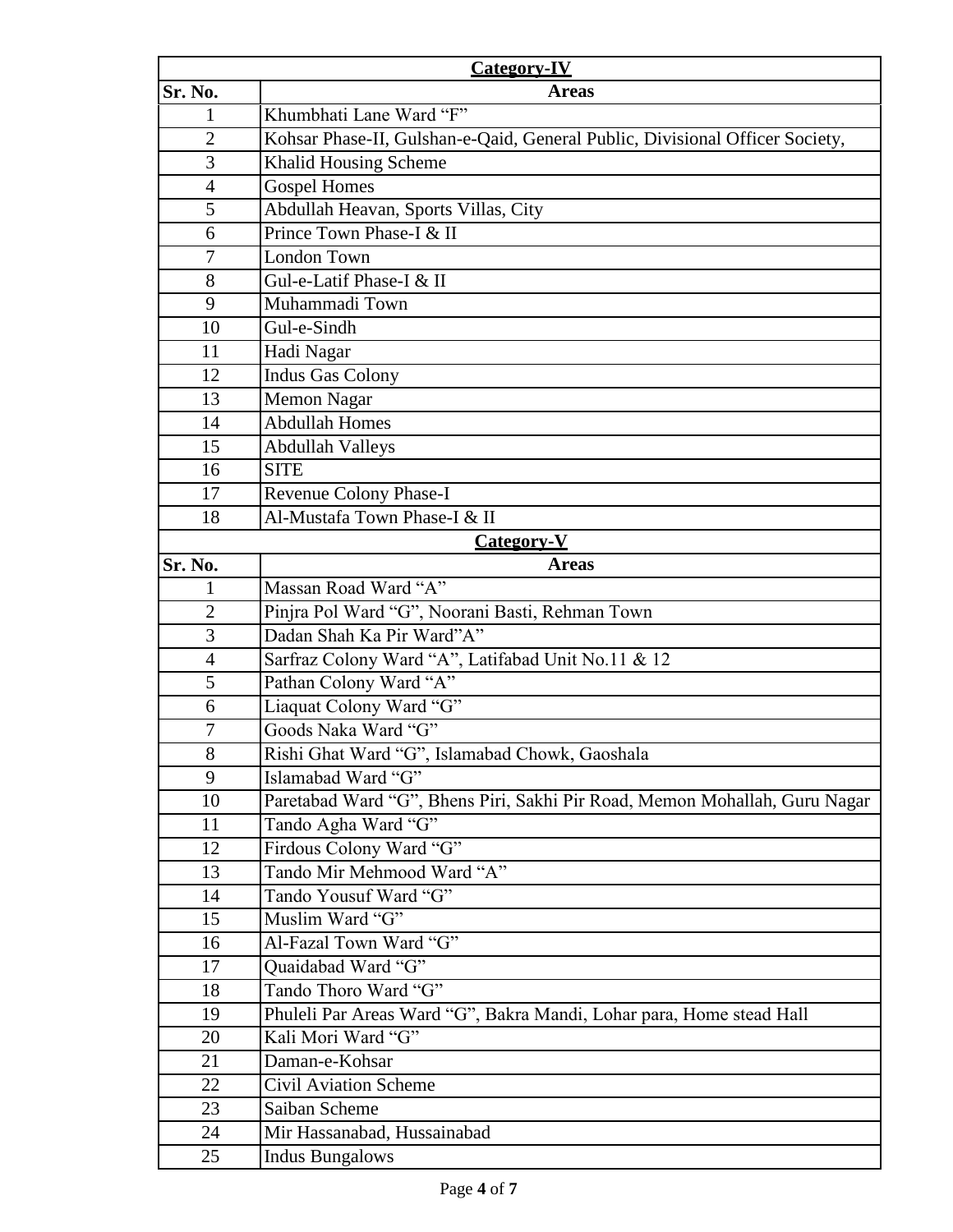| 26       | <b>Bismillah Town</b>                                              |
|----------|--------------------------------------------------------------------|
| 27       | Hafeeza Town                                                       |
| 28       | Gulshan-e-Hamid                                                    |
| 29       | Ali Scheme                                                         |
| 30       | Gulshan-e-Raees Scheme                                             |
| 31       | Gulshan-e-Khair Muhammad Scheme                                    |
| 32       | Jannat City Housing Scheme                                         |
| 33       | Gulshan-e-Zeal Pak Housing Scheme                                  |
| 34       | Faraz Villas Phase-I & III                                         |
| 35       | Al-Wahid Town, HDA Housing Scheme Phase-II                         |
| 36       | Revene Colony Phase-II, Nasim Nagar Phase-I, II, III & IV          |
| 37       | New Memon City                                                     |
| 38       | Ali Nagar                                                          |
| 39       | Bagh-e-Iram                                                        |
| 40       | <b>Civilian Society</b>                                            |
| 41       | Momin Nagar                                                        |
| 42       | Al-Rehman Housing Scheme                                           |
| 43       | Arbi Housing Scheme                                                |
| 44       | HDA Bungalows Phase-I & II                                         |
| 45       | <b>Abdullah Town Blessing</b>                                      |
| 46       | Gulistan-e-Sajjad                                                  |
| 47       | Gulshan-e-Karim                                                    |
| 48       | Happy Homes Phase-I, II & III                                      |
| 49       | <b>Qasim Town</b>                                                  |
| 50       | <b>State Life Cooperative Society</b>                              |
| 51       | New Citizen Colony                                                 |
| 52       | Zeeshan Housing Scheme                                             |
| 53       | Sajjadabad                                                         |
| 54       | Al-Abbas Housing Scheme                                            |
| 55       | Gulshan-e-Fatima                                                   |
| 56       | Ink City Phase-I, II & III                                         |
| 57       | <b>Check City</b>                                                  |
| 58<br>59 | The Palm Enclave, The Palm Village, The Palm IV<br>Saima Down Town |
| 60       | <b>ISRA Town Bypass</b>                                            |
| 61       | <b>Gulf Residency Schme Bypass</b>                                 |
| 62       | Deplai Memon Colony-II Bypass Road                                 |
| 63       | Sachalabad                                                         |
| 64       | Azizabad                                                           |
| 65       | Mother Village, The Palm Royal Residency                           |
| 66       | Rohan Faraz Villas                                                 |
| 68       | Jumerah Elite                                                      |
| 69       | Jumerah Residency, Qadir Avenue, Mustafa Bungalows                 |
| 70       | Krishana Housing Scheme                                            |
| 71       | <b>Abdullah Palace</b>                                             |
|          |                                                                    |
| 72       | Hajrah Enclave                                                     |
| 73       | <b>Abdullah Sports City</b>                                        |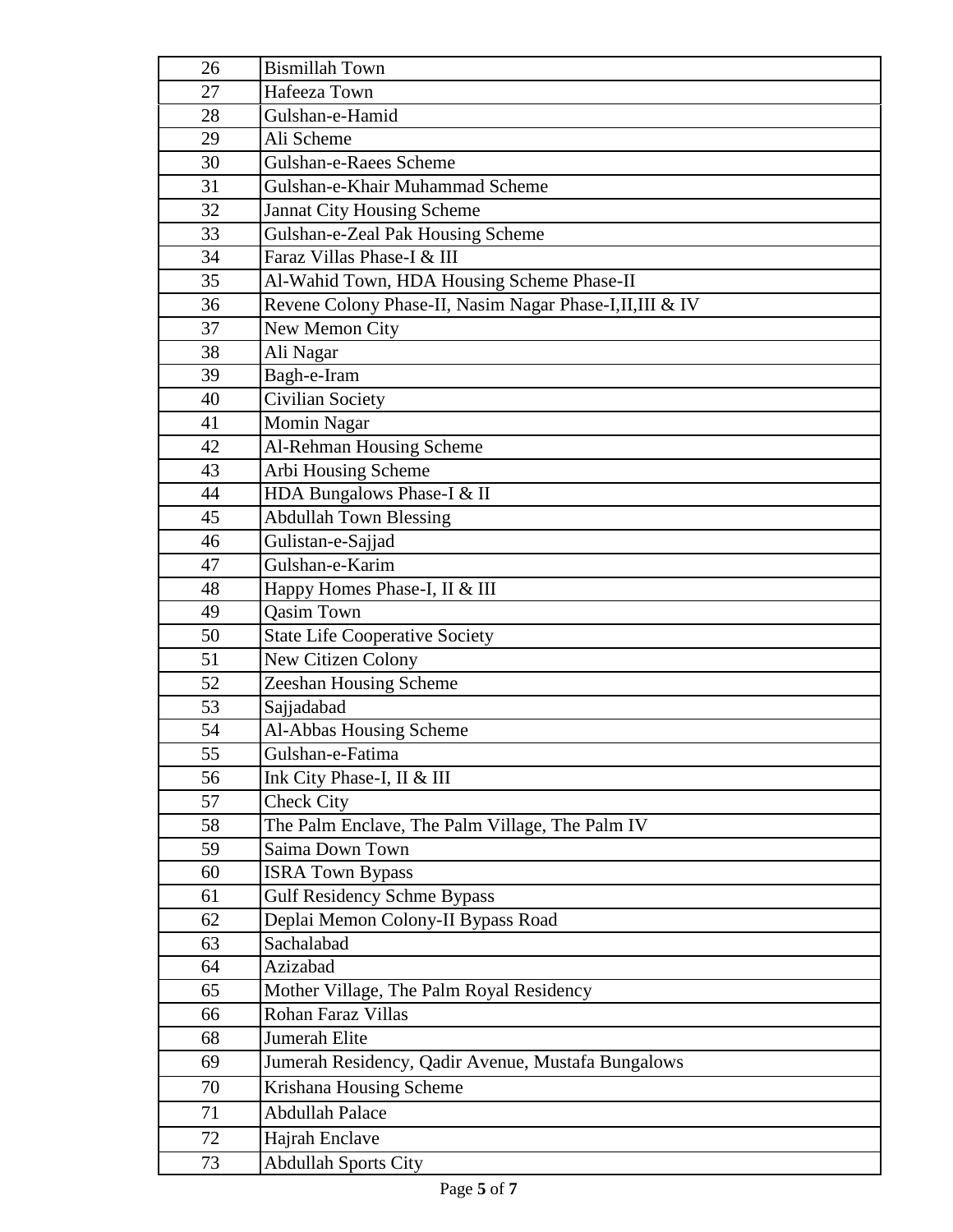| <b>Category-VI</b>  |                                                                          |  |
|---------------------|--------------------------------------------------------------------------|--|
| Sr. No.             | <b>Areas</b>                                                             |  |
| 1                   | Illyasabad Ward "G"                                                      |  |
| $\overline{2}$      | Tahirabad Ward "G"                                                       |  |
| 3                   | Housing Scheme adjacent to New Sabzi Mandi Deh Gujjo, New Hyderabad City |  |
| $\overline{4}$      | Bismillah City Scheme, Bismillah City Extension Scheme                   |  |
| 5                   | <b>Bismillah Heaven Scheme</b>                                           |  |
| 6                   | <b>Bismillah Garden</b>                                                  |  |
| 7                   | Mehar Ali Scheme                                                         |  |
| 8                   | Madina City Scheme                                                       |  |
| 9                   | Kohsar Green City Schme                                                  |  |
| 10                  | Al-Rahim City Scheme                                                     |  |
| 11                  | Labe-Mehran Phase-I & II                                                 |  |
| 12                  | Gulshan-e-Mehran                                                         |  |
| 13                  | Waqar Town Phase-I & II                                                  |  |
| 14                  | HDA North Qasimabad Extension Phase-I & II                               |  |
| 15                  | Noorani Nagar                                                            |  |
| 16                  | Naseem Delux                                                             |  |
| 17                  | <b>Akhtar Cottages</b>                                                   |  |
| 18                  | <b>Shahlimar Bungalows</b>                                               |  |
| 19                  | <b>Bhitai Nagar</b>                                                      |  |
| 20                  | <b>Bhitai Town</b>                                                       |  |
| 21                  | Shayaz Dream City                                                        |  |
| 22                  | Samnabad                                                                 |  |
| 23                  | <b>Indus Paradise</b>                                                    |  |
| 24                  | Indus Sui Gas Cooperative Housing Society                                |  |
| 25                  | Naqash Villas Phase-I & II                                               |  |
| 26                  | Abdullah Garden                                                          |  |
| 27                  | Sadiq Livana, Khurshed Town                                              |  |
| 28                  | <b>HDA East Qasimabad</b>                                                |  |
| 29                  | Gentlemen & Business Man Houysing Scheme                                 |  |
| 30                  | <b>Sumera Town</b>                                                       |  |
| 31                  | Al-Rehan Villas                                                          |  |
| 32                  | <b>Memon Town</b>                                                        |  |
| 33                  | Noorani Nagar Phase-I                                                    |  |
| 34                  | Anwar Villas Phase-I, II & III                                           |  |
| 35                  | Faraz Villas Phase-II                                                    |  |
| 36                  | <b>Apple City</b>                                                        |  |
| 37                  | Dubai City, Zafar Housing, Taha Residency, Aliabad Colony, Hosh Nagar    |  |
| 38                  | Abdullah Pride                                                           |  |
| <b>Category-VII</b> |                                                                          |  |
| Sr. No.             | <b>Areas</b>                                                             |  |
| 1                   | All Katchi Abadies                                                       |  |
| $\mathbf{2}$        | New Sabzi Mandi Market Committee Project Deh Gujjo                       |  |
| 3                   | Gulistan-e-Sarmast Scheme, Crystal Model Town Scheme & Model Town        |  |
| $\overline{4}$      | Marvi Garden                                                             |  |
| 5                   | Muhammad Bux Shoro                                                       |  |